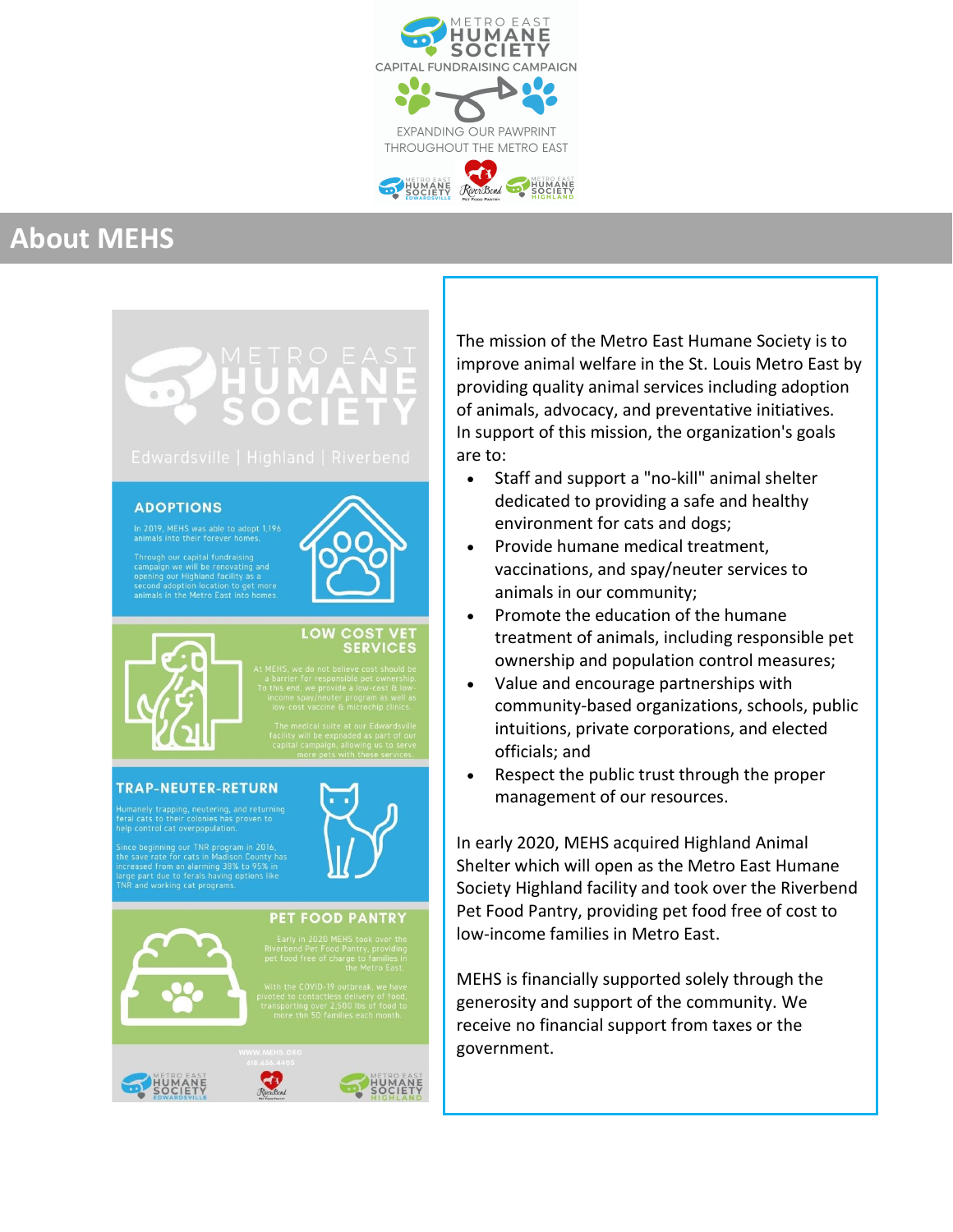The Metro East Humane Society has been helping animals in the Metro East since 1986 at our Edwardsville facility. 2020 has proven to be a year of growth for MEHS as we have acquired both the Highland Animal Shelter and Riverbend Pet Food Pantry. While we are thrilled to be expanding our reach and saving more animals, we are asking for your support to help fund a campaign that will allow us to fully renovate our new Highland facility as well as expand veterinary care in our Edwardsville facility. Through this project, we will be able to rescue more animals, adopt them into forever homes, and serve pets in the area through low cost veterinary services.

This campaign consists of two major focus areas:

- 1. Fully renovating the MEHS Highland facility to make it a fully functioning shelter and adoption center, and
- 2. expanding the medical suite in the MEHS Edwardsville facility to allow us to provide vet care to more animals in the Metro East.

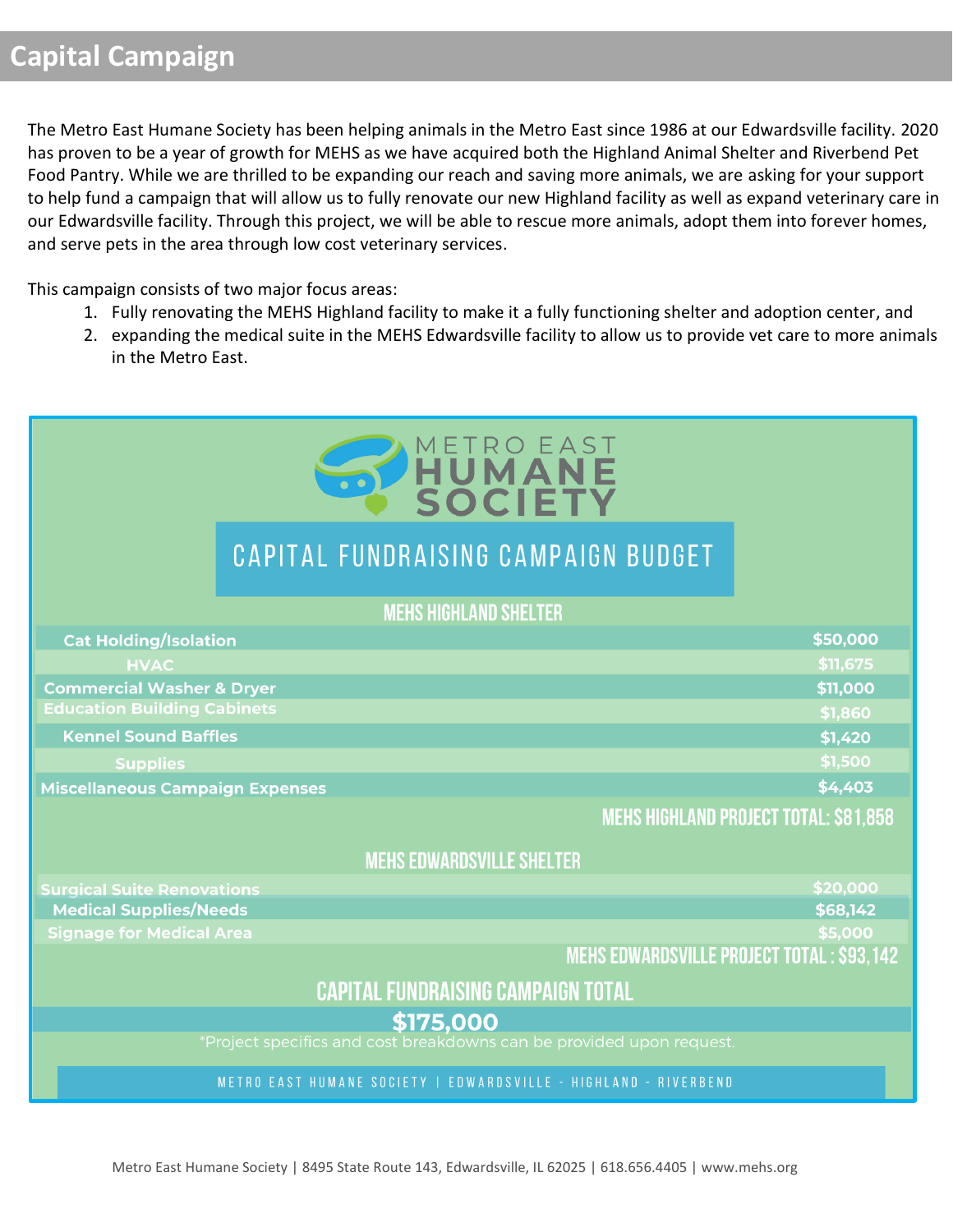In the 34 years the Metro East Humane Society has been in Edwardsville, thousands upon thousands of dogs and cats have received food, shelter, medical care, compassion, and-most importantly-forever homes through the efforts on MEHS. While we are so proud of the work that's been done, we know there is still so much work to do.

We are working tirelessly to save as many animals as possible, but as a "no-kill" shelter we are only able to help animals we have space for. Our capital fundraising campaign is being launched to renovate our newly acquired Highland facility to increase both our number of intakes and adoptions, serve the community as a resource for humane animal education, and support the stray animal population.

MEHS is committed to supporting animal owners in the Metro East, regardless of income barriers, to provide quality veterinary care for their animals. To this end, our capital fundraising campaign will allow us to expand the medical suite in our Edwardsville facility, allowing for more low-cost and low-income veterinary services for the community and animals we serve.

This is an exciting time for MEHS and our board, staff, and volunteers are proud to launch this campaign to help further our reach and save more furry friends. We hope you will join us in being part of animal welfare in the Metro East!

### **SOCIETY SHELTER STATS 2020 INTAKES** 2020 1194 2019 1273 2018 1134 **ADOPTIONS** 2020 1182 2019 1196 2018 1080 **TRAP-NEUTER-RETURN & WORKING CAT** 2020 503 2019 526 2018  $277$

METRO EAST **HUMANE** 

### **PUBLIC SPAY/NEUTER & VACCINE CLINICS**

2020 2018

1611





**RIVERBEND PET FOOD PANTRY** 2020

**25,660 POUNDS** OF FREE PET FOOD SUPPLIED TO **106 FAMILIES** 

more to note:

**ACQUIRED METRO EAST HUMANE SOCIETY HIGHLAND FACILITY** REOPENING TO THE PUBLIC SPRING 2021

**50% INCREASE IN FOSTER PROGRAM VOLUNTEERS** 

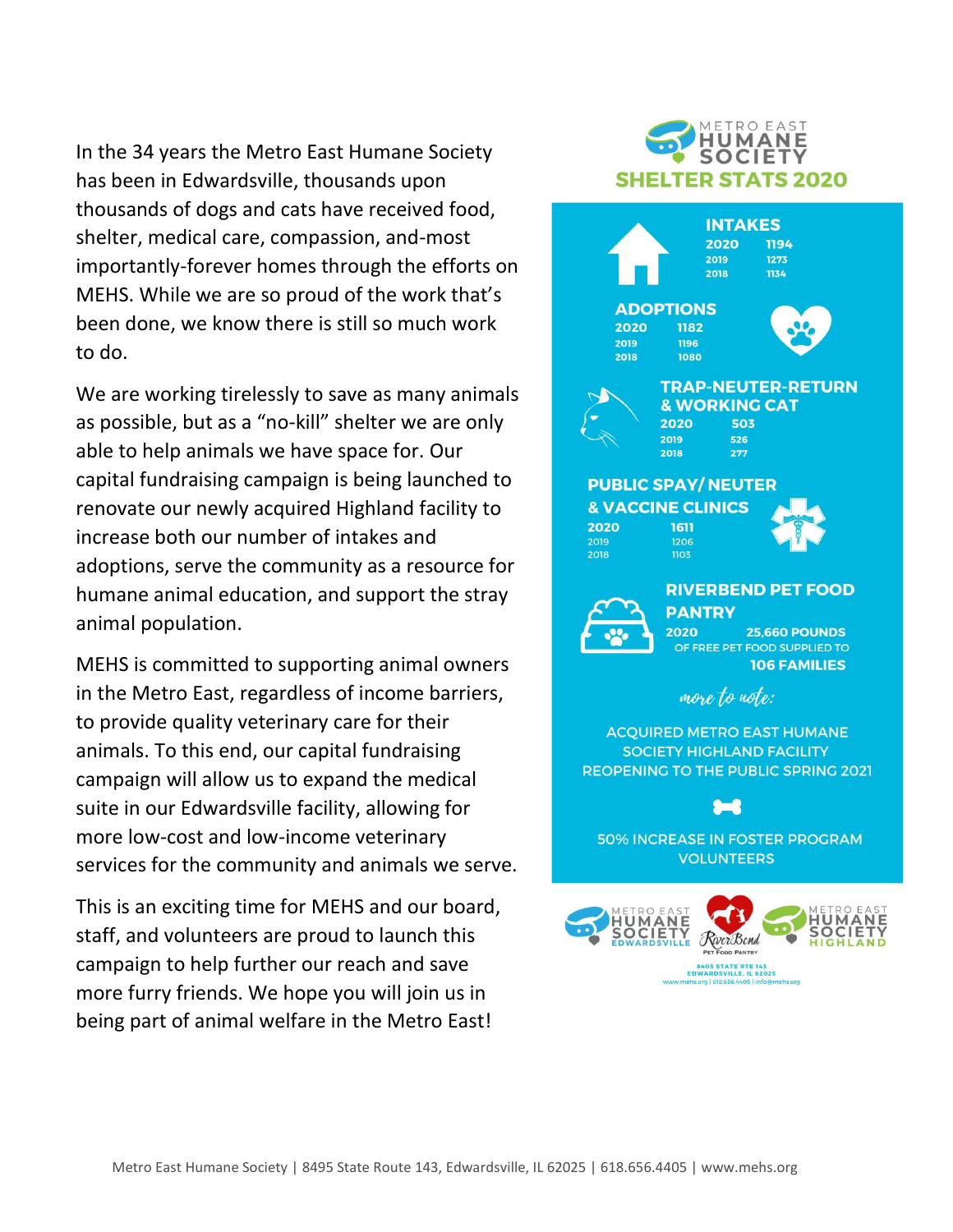# **How Your Metro East Humane Society Runs**

## **Metro East Humane Society Organization Flow Chart**



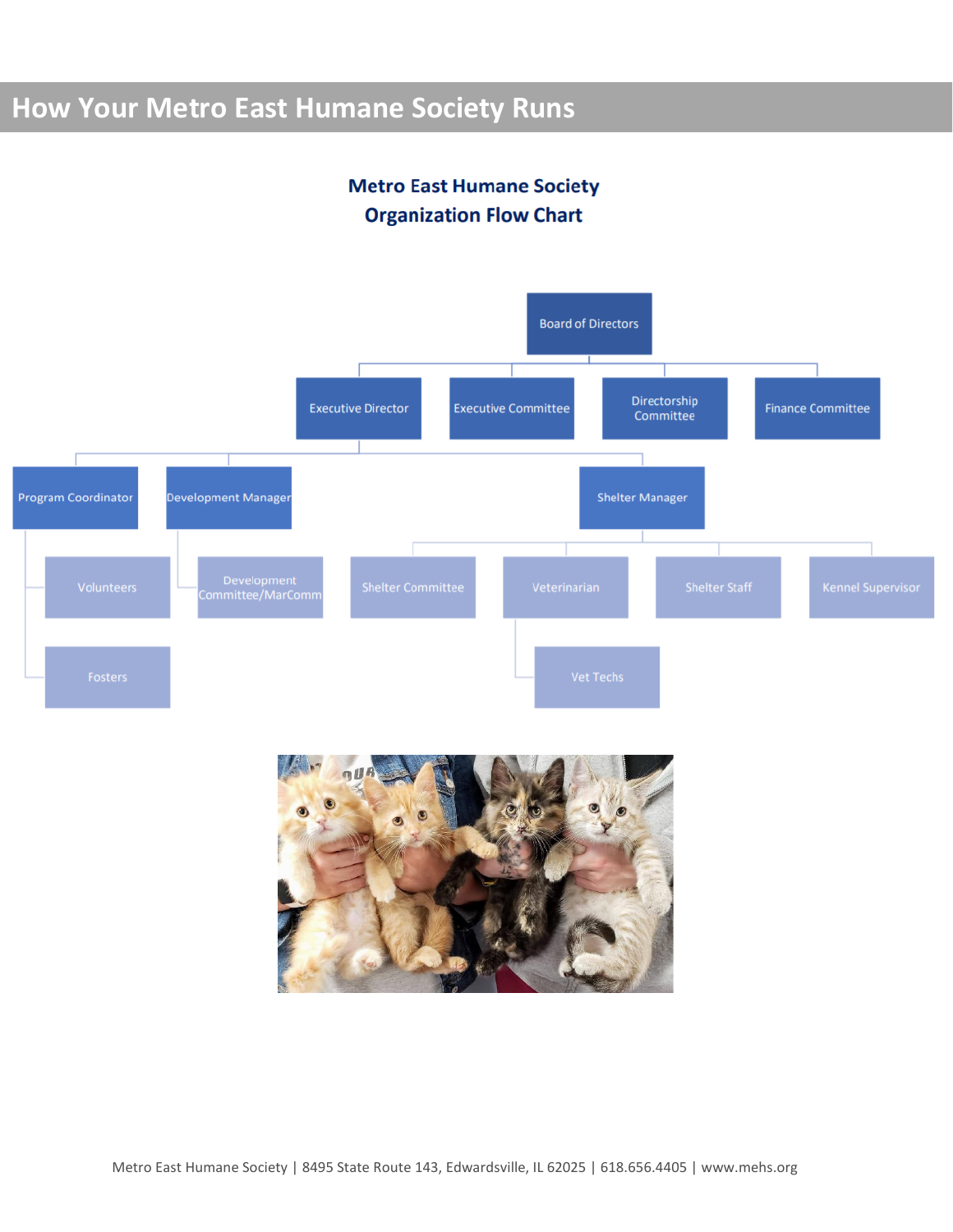|                                  | \$25,000                                                                                                                                                                                                                                                                          | \$10,000                                                                                                                                                                                                         | \$5,000                                                                                                                                  | \$2,500                                                                                                  | \$1,000                                                                   | \$500                                                                   | \$250                             | \$100                   |
|----------------------------------|-----------------------------------------------------------------------------------------------------------------------------------------------------------------------------------------------------------------------------------------------------------------------------------|------------------------------------------------------------------------------------------------------------------------------------------------------------------------------------------------------------------|------------------------------------------------------------------------------------------------------------------------------------------|----------------------------------------------------------------------------------------------------------|---------------------------------------------------------------------------|-------------------------------------------------------------------------|-----------------------------------|-------------------------|
| <b>Gift Level</b><br>Recognition | -Facility<br>naming<br>opportunities<br>-Check<br>presentation<br>-Email blast<br>recognition<br>-Opportunity<br>to include a<br>letter of<br>support in<br>annual<br>mailing<br>-Annual<br>mailing<br>recognition<br>-Social media<br>recognition<br>-Top website<br>recognition | -Room<br>naming<br>opportunities<br>-Check<br>presentation<br>-Email blast<br>recognition<br>-Annual<br>mailing<br>recognition<br>-Social media<br>recognition<br>-Prominent<br>logoed<br>website<br>recognition | -Room<br>naming<br>opportunity<br>-Annual<br>mailing<br>recognition<br>-Social media<br>recognition<br>-Logoed<br>website<br>recognition | -Room<br>naming<br>opportunity<br>-Annual<br>mailing<br>recognition<br>-Logoed<br>website<br>recognition | -Donor tree<br>plaque<br>recognition<br>-Logoed<br>website<br>recognition | -Donor tree<br>leaf<br>recognition<br>-Logoed<br>website<br>recognition | -Logoed<br>website<br>recognition | -Website<br>recognition |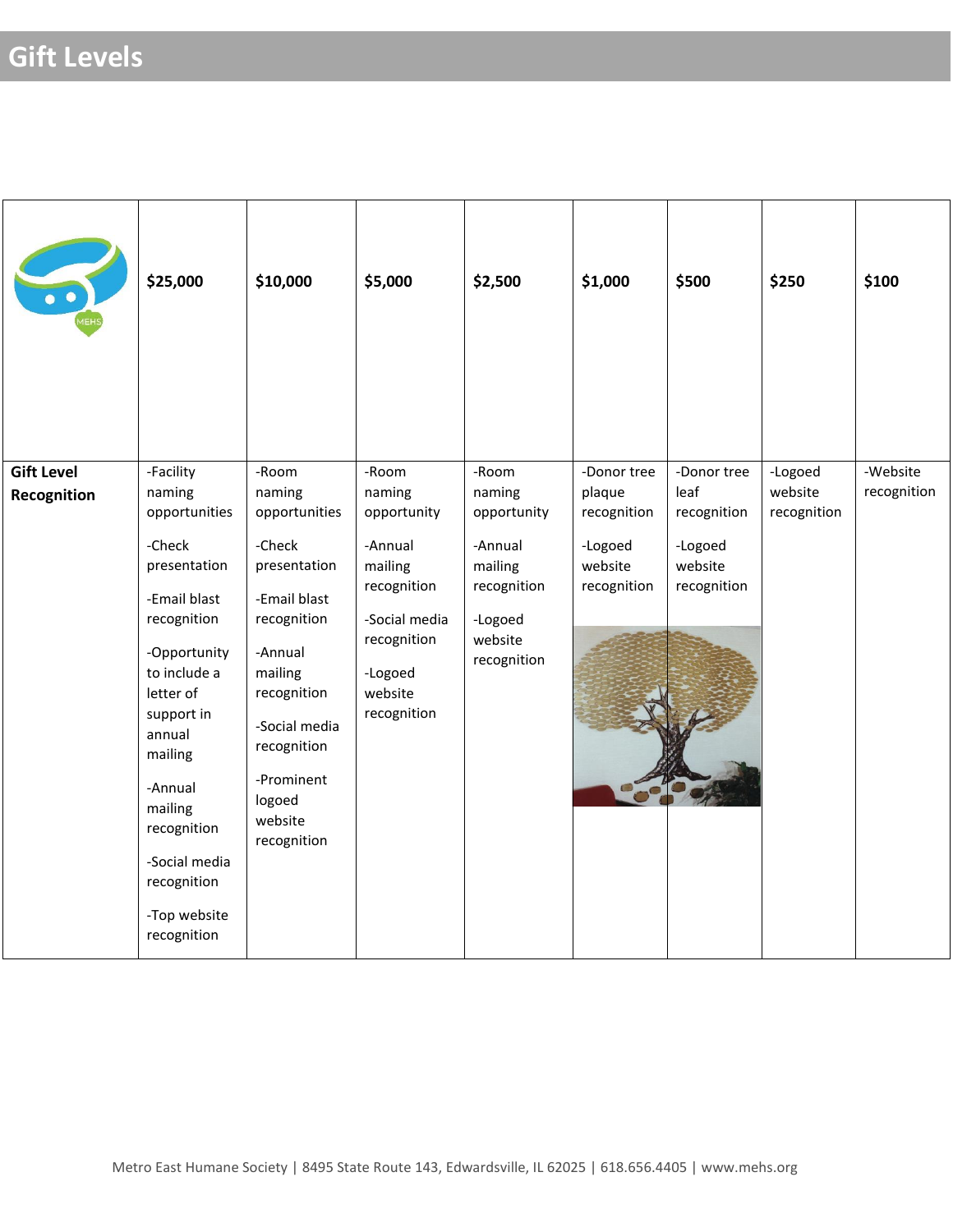# **Donor Recognition**



From all of us here at the Metro East Humane Society, especially our dogs & cats, we can't say thank you enough for supporting our mission of helping more animals in the Metro East!

Donations to our Capital Campaign will be recognized through the naming of rooms in our Highland or Edwardsville facilities, name recognition on our tree of donors at the Highland facility, public thank you via email. social media, and our constituent mailing list, and recognition on our Capital Campaign website.

# **HOW TO DONATE**

## **Gifts of Cash**-The easiest and most direct way of supporting MEHS is a completely taxdeductible gift of cash.

**Gifts of Stock**-Avoid capital gains while taking a full-value deduction on your tax returns by making a gift of highly appreciate stock.

**Qualified Charitable Distributions-**If you're over the age of 70 you make meet the required minimum distribution from your IRA by making a qualified charitable distribution of up to \$100,000 per year. And you'll also lessen your taxable income.

**Recurring Gifts**-Become a monthly donor and split your gift into smaller monthly amounts!

**Matching Gifts-**Many endowment funds and employers offer opportunities to match gifts. Double your contribution by looking into matching gifts!

**Planned Giving-**Include MEHS in your estate plans and leave a legacy of compassion.